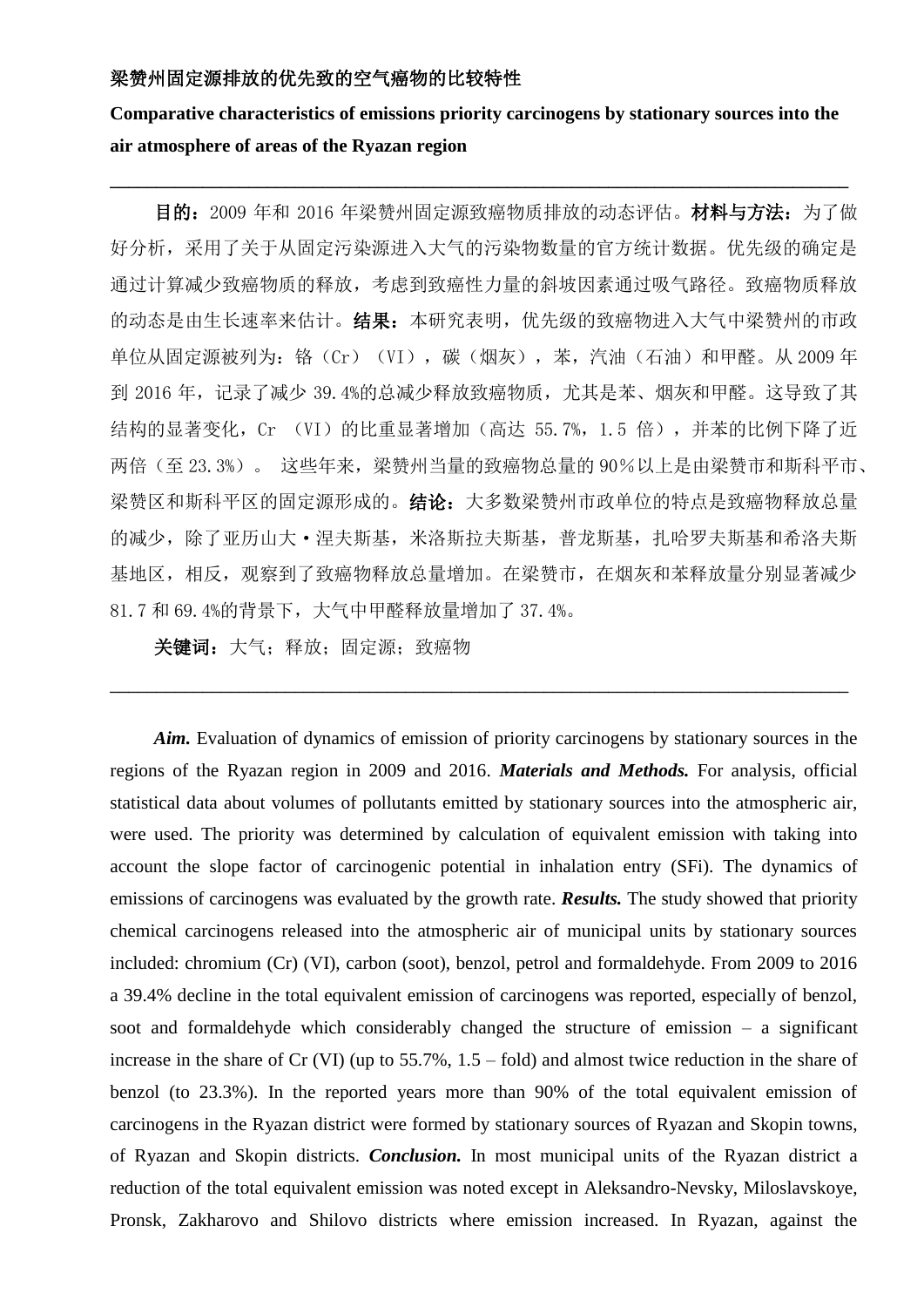background significant reduction of emission of soot and benzol by 81.7 and 69.4%, respectively, a 37.4% increase in the emission of formaldehyde into the atmosphere was recorded.

\_\_\_\_\_\_\_\_\_\_\_\_\_\_\_\_\_\_\_\_\_\_\_\_\_\_\_\_\_\_\_\_\_\_\_\_\_\_\_\_\_\_\_\_\_\_\_\_\_\_\_\_\_\_\_\_\_\_\_\_\_\_\_\_\_\_\_\_\_\_\_\_\_\_\_\_\_\_\_\_

*Keywords: atmospheric air; emissions; stationary sources; carcinogens.*

大气是最重要的环境因素之一。同时,工业、热力工程及交通对空气的影响最大 [1,3,4]。根据联邦社会和卫生监测信息基金会的资料,在该国 2004-2008 年 主要的空气污 染物是二氧化氮, 悬浮固体, 二氧化碳, 二氧化硫以及化学致癌物, 例如甲醛, 铅及其无机 化合物, 苯并(a)芘, 化合物 Cr (VI) 和苯酚[2]。收到这些物质的影响的人数大约有五千万 人[5],因此,评估大气污染的真正致癌危险必要考虑其中存在的化合物成分以及它们共同作 用的可能性。最大的致癌危险是生活在工业企业致癌物质影响区的一部分人口[6]。根据俄罗 斯联邦消费者权益及公民平安保护监督局的资料,有超过 320 万人居住在俄罗斯工业企业的 卫生保护区内,占俄罗斯总人口的 2%以上。我们有资料居住在紧邻用化学致癌物质污染大 气的企业附近的人们的肿瘤学发病率可能会增加 [2,5]。

这样,考虑到致癌潜力,对空气中有毒物质排放物的结构及其动力学进行比较的评估是 研究确保环境安全措施的一项重要任务。

目的是评估梁赞州各地区优先致癌物释放的动态。

#### 材料与方法

为了实现此目标,完成:

汇编了梁赞州各市级地区中污染空气的优先化学致癌物清单;

对从固定污染源进入梁赞州各市级地区大气的优先化学致癌物排放结构的变化进行了 比较评估;

根据进入大气的优先化学致癌物的排放动态,对梁赞州区域进行比较评估和排列。

致癌物质排放数据来源于联邦国家统计局 2009 年和 2016 年的《大气大气保护、环境 保护费用和生态支付》[7.8]。致癌物的优先级是通过计算排放当量量确定的(化学致癌物排 放到大气中的产物,通过 SFi一吸入途径进入大气时致癌物倾斜的因素),然后根据它们的 等级[9]确定的。从致癌物清单中当量的物质包括优先贡献率,其总贡献率占致癌物排放当 量总量的 97%。统计处理是由 χ2 和相关分析方法。

#### 结果和讨论

研究表明,2016 年梁赞州大气中固定源的化学致癌物按照总排放当量的总排放量的降 序将污染物分类:Cr (VI),碳(烟炱),苯,汽油(石油)和甲醛(表 1)。

2009年,苯是梁赞州大气中致癌物质释放总量当量的第一大因素,占44.2%(图1)。Cr (VI)在结构中超过三分之一,位居第二,然后烟炱,汽油和甲醛的贡献率降序。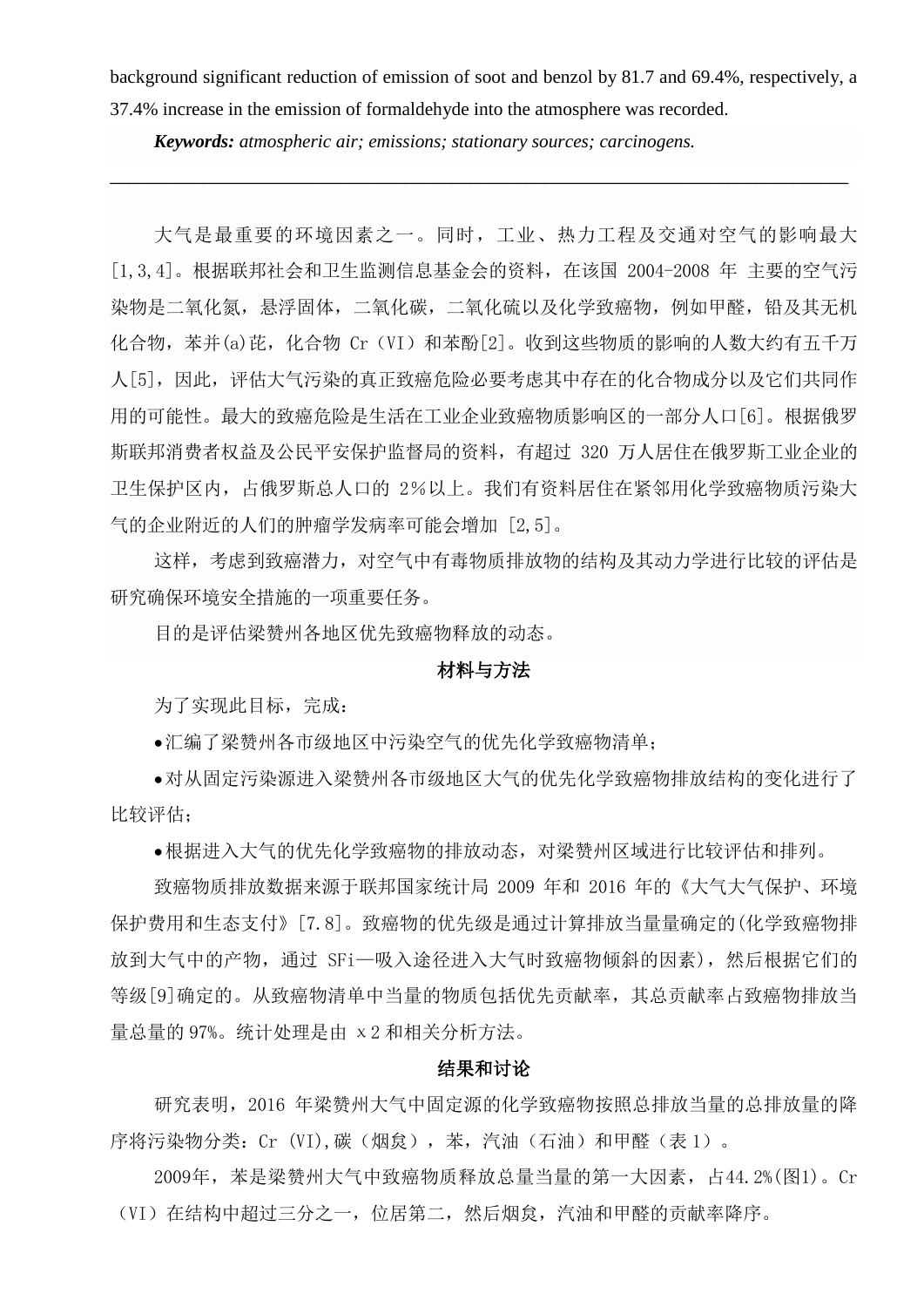俄罗斯历史的十七年时期,伴随着生产力的显著变化导致了从梁赞州固定源进入大气的 致癌物释放当量的结构发生了重大变化。与2009年相比, 2016年Cr (VI) 对当量的致癌物质 的排放量增加了1.5倍,达到55.7%,使上述污染物在本地区检测到的致癌物中位居首位。此 外,在排放物结构中,苯的份额几乎减少了两倍,而汽油的比重却增加了,而烟炱和甲醛的 份额却没有本质的变化。

表 2 列出了梁赞州及其各个市级地区的主要致癌物排放动态。研究表明,在过去的 8 年 中, 向梁赞州大气中喷出的致癌物总量减少了 39.4%, 在 2016 年达到了 16.9 常规吨。同时, 空气中几乎所有优先致癌物的摄入量均显著下降,尤其是苯(下降了 68.8%), 烟炱和甲醛 (下降了 47.6 和 43.0%)。

2009年和2016年梁赞的固定源是致使进入梁赞州大气的致癌物喷出总当量的主要贡献。 这些致癌物分别占排放量的74.7%和61.3%,尽管在此期间,省中心空气中致癌物的释放量减 少了50.3%,2016年达到10.4常规吨。减少的主要原因是烟炱和苯排放射减少(分别减少了 81.7和69.4%)。同时,大气中甲醛的流到增加了37.4%,2016年减少的排放量为0.24常规吨。

研究发现,就致癌物向大气中的总当量的团结的释放量而言,斯科平斯基区排名第二。 尽管在本报告所述期间结束时,其规模下降了 19.9%,达到 1.57 常规吨。排放量的减少主 要是由于烟炱和苯向大气中的释放显着减少(分别减少了 97.9%和 99.7%), 以及完全停止 了大气中甲醛的摄入。

在 2009 年至 2016 年之间 斯科平市向大气排放的致癌物当量的总减少了 26.6%,达到 0.94 常规吨,占整个梁赞地区的 5.5%。这主要是由于尽管大气中汽油的供应量略有增加(增 加了 12.3%), Cr (VI), 苯和甲醛的排放却停止了。在梁赞地区, 减少的致癌物增加了 126.1%,到 2016 年达到 2.42 常规吨。其对整个地区同一 指数的贡献从 3.8%增加到 14.2%, 这是由于 Cr (VI)排放量显着-增长了 323.1%, 汽油-增长了 96.3%, 烟炱-增长了 72 %和苯 -15.4%。应当指出,上述四个市级地区的固定源至少占梁赞州减少的致癌物总量的 90%。

梁赞州其余大多数市级地区的特点是致癌物排放总量减少。下降最明显的地区是斯帕 斯基,雷博诺夫斯基,沙茨基和里亚日斯基地区,下降幅度在 87.9-82.3%之间。在亚历山 大·涅夫斯基,米洛斯拉夫斯基,普龙斯基,扎哈罗夫和希洛夫斯基地区,致癌物排放总量 的当量的有所增加。亚历山大·涅夫斯基区的增长率最高(328.2%),希洛夫斯基的增长 率最低(32.4%)。

用 χ2 标准比较梁赞州各市级地区致癌物总减少排放量的值分布,未发现统计学上的显 着差异(在 p = 0.9 时, x 2= 2.4)。这允许假定,存在减少梁赞地区特有的致癌物质向空 气中排放的单一趋势。相关分析的结果证实了所作的假设,该分析证明并显示了在相比的几 年中,向城市大气排放的致癌物总减少量之间的直接关系(rxy = 0.982, p <0.01)。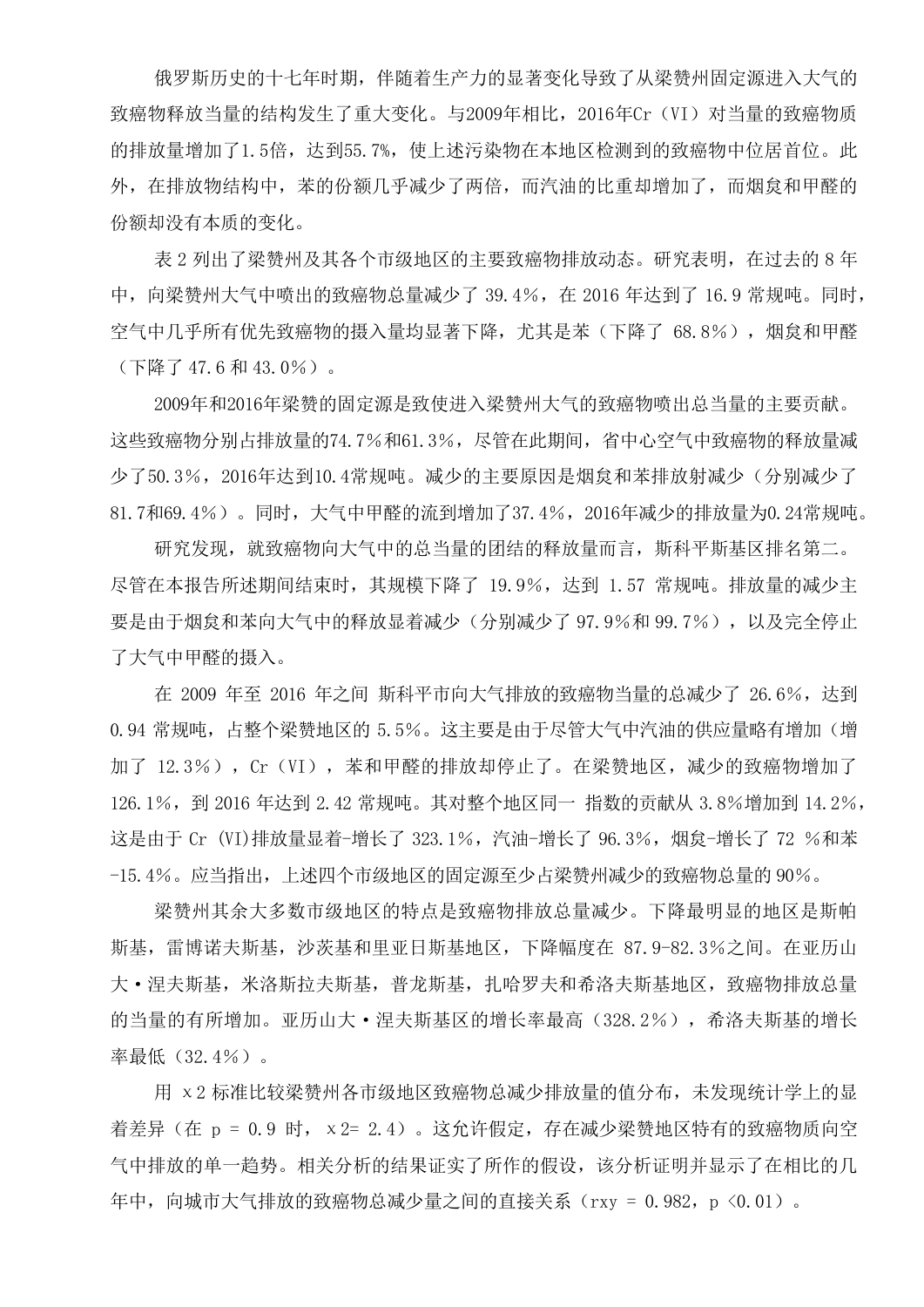## 结论

从固定源进入梁赞州市级地区大气的优先化学致癌物是 Cr (VI), 碳(烟炱), 苯, 汽 油(石油)和甲醛。从 2009年到 2016 年 据记录,致癌物排放总量减少了 39.4%, 尤其是 苯, 烟怠和甲醛。这导致其结构发生了重大变化-Cr (VI) 的比重显着增加 (高达 55.7%, 1.5 倍),苯比例几乎减少了两倍(高达 23.3%)。梁赞州当量的致癌物总量的 90%以上 是由梁赞和斯科平,梁赞和斯科平斯基地区的固定源形成的。

大多数城市的特点是致癌物排放总量的减少,而亚历山大·涅夫斯基,米洛斯拉夫斯 基,普龙斯基,扎哈罗夫斯基和希洛夫斯基地区则有所增加。在梁赞,烟炱和苯向大气的排 放量显着减少,分别为 81.7%和 69.4%,记录到甲醛排放量增加了 37.4%。

表 1 优先致癌物进入梁赞地区市政区的大气,并排放固定源

| 物质          | $M_i$   | SF <sub>1</sub> | $M_i \times SF_i$ | 排放当量的    |
|-------------|---------|-----------------|-------------------|----------|
|             | 吨       |                 | 常规吨               | 结构,<br>% |
| $Cr$ $(VI)$ | 0.413   | 42              | 17.346            | 58.4     |
| 烟炱          | 377.14  | 0.0155          | 5.84567           | 19.7     |
| 苯           | 146.993 | 0.027           | 3.968811          | 13.4     |
| 汽油<br>(石油)  | 33.652  | 0.035           | 1.17782           | 4.0      |
| 甲醛          | 10.467  | 0.046           | 0.481482          | 1.6      |
| 一共          |         |                 |                   | 97.1     |

注: SFi一吸入途径进入大气时致癌物倾斜的因素; Mi-排放(污染物释放到大气中); Мi×SFi – 排放当量(排放量考虑了致癌作用的表现度)



图1总当量致癌物质排放当量的结构